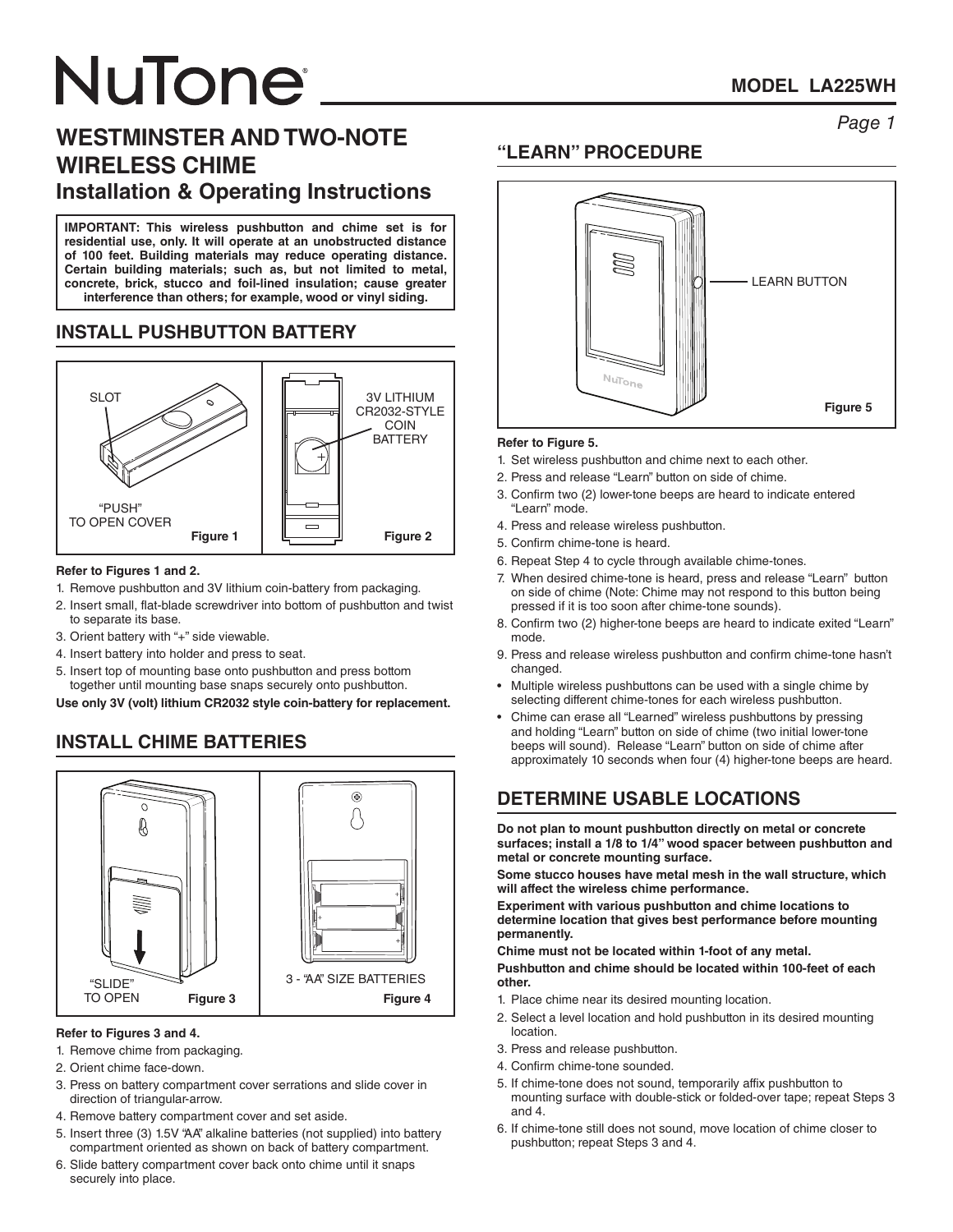### **MODEL LA225WH**

### *Page 2*

### **MOUNT PUSHBUTTON**



#### **Refer to Figures 1 and 6.**

- 1. After selecting usable locations in previous section, go to pushbutton location.
- 2. Insert small, flat-blade screwdriver into bottom of pushbutton and twist to separate its mounting base.
- 3. Make sure pushbutton mounting location is level.
- 4. Position pushbutton mounting base with "TOP" arrow correctly oriented and mark base mounting holes locations.
- 5. Drill two (2) holes, 1/16" diameter if using supplied screws alone or 3/16" diameter if using supplied plastic anchors and screws, at base mounting hole locations.
- 6. If 3/16" diameter holes were drilled, insert supplied plastic anchors.
- 7. Secure pushbutton base to mounting location with two (2) supplied screws.
- 8. Make sure black O-ring is completely seated in its mounting base groove with round edge at top and flat edge at bottom.
- 9. Hook pushbutton top catch onto top of base, swing pushbutton into position and press bottom of pushbutton until it securely snaps onto base.

# **MOUNT CHIME**

#### **Refer to Figure 7.**

#### **Chime may be used as a portable device or wall mounted.**

- 1. After selecting usable locations in previous section, go to chime location.
- 2. Measure 1-7/8" down and centered from top of chime location and mark mounting screw position.
- 3. Drill a hole, 1/16" diameter if using supplied screw alone or 3/16" diameter if using supplied plastic anchor and screw, at marked mounting screw location.
- 4. If 3/16" diameter hole was drilled, insert supplied plastic anchor.
- 5. Tighten screw until 1/8" remains protruding.
- 6. Place chime keyhole slot over mounting screw.
- 7. Level chime.



# **TROUBLESHOOTING GUIDE**

- 1. Chime does not sound:
- a. Check battery polarity.
- b. Replace batteries in chime and pushbutton.
- c. Bring chime next to wireless pushbutton and test:
	- 1. If chime sounds then change mounting location of chime. 2. If chime does not sound then conduct erase procedure per note
	- at end of "Learn" Procedure then conduct "Learn" Procedure, Steps 1 through 9.
- 2. Chime loses volume or changes tone: Change batteries in chime.
- 3. Chime sounds when wireless pushbutton is not pressed:
	- a. Release pushbutton catch at bottom and check inside for signs of moisture; check O-ring for cracks or damage.
	- b. Conduct erase procedure per note at end of "Learn" Procedure then conduct "Learn" Procedure, Steps 1 through 9.

#### **Regulatory Information**

**The user is cautioned that changes or modifications not expressly approved by the party responsible for regulatory compliance could void the user's authority to operate this equipment.**

This device complies with Part 15 of the FCC rules. Operation is subject to the following two conditions:

- 1. This device may not cause harmful interference, and
- 2. This device must accept any interference received, including interference that may cause undesired operation.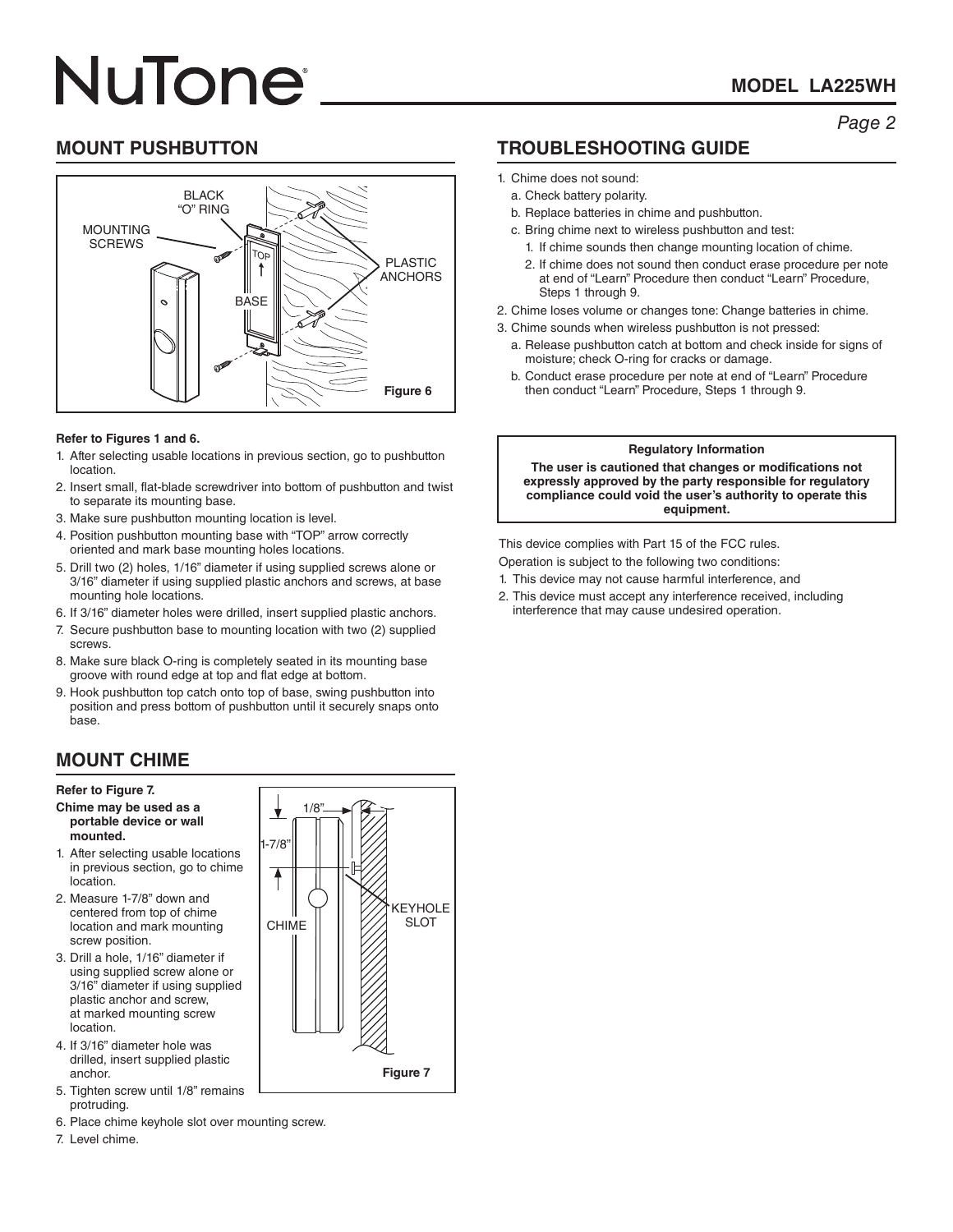# *Page 3* **CARILLON SANS FIL WESTMINSTER ET DEUX NOTES Directives d'installation et d'utilisation**

**IMPORTANT : Cet ensemble de bouton-poussoir et de carillon sans fil est conçu uniquement pour un usage résidentiel. Il fonctionne jusqu'à une distance sans obstruction de 30 mètres (100 pi). Des matériaux de construction peuvent en réduire la portée. Certains matériaux de construction comme le métal, le béton, la brique, le stucco et l'isolant couvert de papier aluminium causent plus d'interférences que d'autres comme le parement de bois ou de vinyle.**

#### **INSTALLATION DE LA PILE DU BOUTON-POUSSOIR**



#### **Voir les figures 1 et 2.**

- 1. Sortez de l'emballage le bouton-poussoir et la pile bouton de 3V au lithium.
- 2. Insérez un petit tournevis plat au bas du bouton-poussoir et tournez-le pour en séparer la base.
- 3. Placez la pile avec le côté « + » visible.
- 4. Insérez la pile dans son logement et pressez pour l'appuyer.
- 5. Insérez la base dans le bouton-poussoir et pressez les deux parties ensemble pour bien les emboîter.

#### **N'utilisez qu'une pile bouton de 3V (volts) au lithium CR2032 comme pile de remplacement.**

# **INSTALLATION DES PILES DU CARILLON**



#### **Voir les figures 3 et 4.**

- 1. Sortez le carillon de l'emballage.
- 2. Placez le carillon face vers le bas.
- 3. Appuyez sur les cannelures du couvercle du compartiment à piles et glissez-le dans le sens de la flèche triangulaire.
- 4. Enlevez le couvercle du compartiment et mettez-le de côté.
- 5. Insérez trois (3) piles alcalines « AA » de 1,5 V (non comprises) dans le compartiment à piles dans le sens indiqué au fond du compartiment.
- 6. Replacez le couvercle du compartiment à piles en le glissant jusqu'à ce qu'il s'emboîte en place.

# **PROCÉDURE D'« APPRENTISSAGE »**



#### **Voir la figure 5.**

- 1. Placez le bouton-poussoir et le carillon l'un à côté de l'autre.
- 2. Appuyez sur le bouton « Apprendre » sur le côté du carillon puis relâchez-le.
- 3. Le carillon émet deux (2) bips de basse tonalité pour confirmer qu'il est bien en mode « Apprentissage ».
- 4. Appuyez sur le bouton-poussoir sans fil puis relâchez-le.
- 5. Confirmez que vous avez bien entendu le carillon.
- 6. Répétez l'étape 4 pour passer entre les tonalités du carillon.
- 7. Lorsque vous entendez le type de carillon souhaité, appuyez sur le bouton « Apprendre » sur le côté du carillon puis relâchez-le. (Remarque : le carillon risque de ne pas réagir si vous appuyez trop tôt sur ce bouton après que le carillon ait résonné).
- 8. Le carillon émet deux (2) bips de haute tonalité pour confirmer qu'il a bien quitté le mode « Apprentissage ».
- 9. Appuyez sur le bouton-poussoir sans fil et relâchez-le pour vérifier que la tonalité du carillon n'a pas changé.
- Vous pouvez utiliser plusieurs boutons-poussoirs sans fil avec le même carillon en choisissant des tonalités différentes pour chacun.
- Le carillon peut effacer tous les boutons-poussoirs « appris » si vous maintenez appuyé le bouton « Apprendre » sur le côté du carillon (deux bips de basse tonalité se font entendre). Relâchez le bouton « Apprendre » après environ 10 secondes lorsque vous entendez quatre (4) bips de haute tonalité.

# **CHOIX DES EMPLACEMENTS UTILISABLES**

**Ne fixez pas le bouton-poussoir directement sur une surface en métal ou en béton; installez une petite cale en bois de 3 à 6 mm (1/8 à 1/4 po) entre le bouton et la surface métallique ou en béton. Certaines maisons à revêtement en stucco ont un treillis métallique dans leur charpente, ce qui nuira au fonctionnement du carillon. Essayez divers emplacements pour le bouton-poussoir et le carillon pour déterminer le meilleur endroit possible avant de les fixer en permanence.** 

**Le carillon ne doit pas être situé à moins de 30 cm (1 pi) de toute surface métallique.** 

**Le bouton-poussoir et le carillon ne doivent pas être séparés de plus de 30 mètres (100 pi) l'un de l'autre.**

- 1. Placez le carillon près de l'endroit où il sera fixé.
- 2. Choisissez un endroit de niveau et tenez le bouton-poussoir à l'emplacement voulu.
- 3. Appuyez sur le bouton-poussoir et relâchez-le.
- 4. Vérifiez que le carillon a bien sonné.
- 5. Si le carillon ne sonne pas, fixez temporairement le bouton-poussoir à la surface de montage avec du ruban double face ou un ruban replié; répétez les étapes 3 et 4.
- 6. Si le carillon ne sonne toujours pas, rapprochez le carillon du boutonpoussoir; répétez les étapes 3 et 4.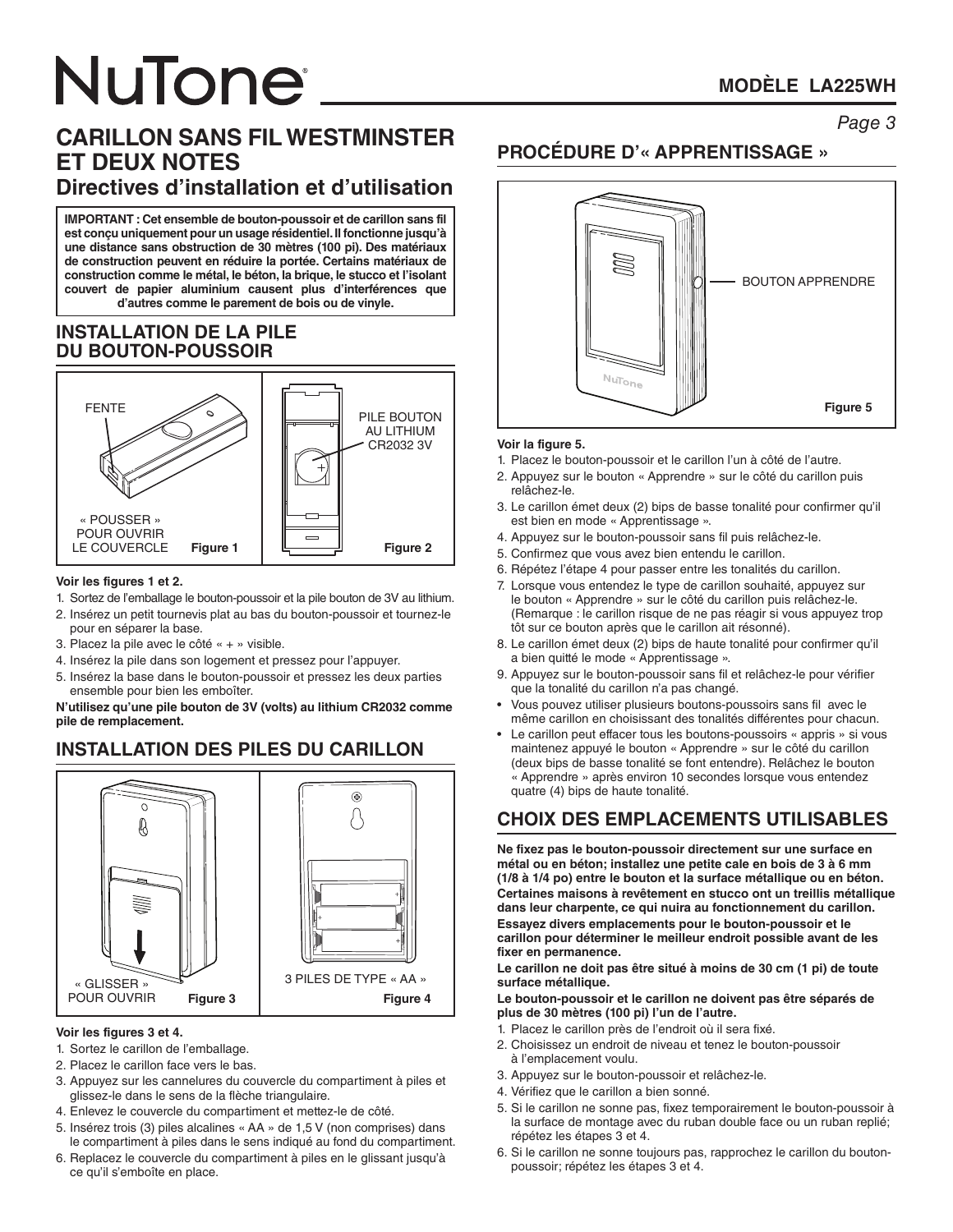# **MODÈLE LA225WH**

#### *Page 4*

### **MONTAGE DU BOUTON-POUSSOIR**



#### **Voir les figures 1 et 6.**

- 1. Après avoir choisi les endroits utilisables à la section précédente, allez à l'emplacement du bouton-poussoir.
- 2. Insérez un petit tournevis plat au bas du bouton-poussoir et tournez-le pour en séparer la base.
- 3. Assurez-vous que son emplacement de montage est de niveau.
- 4. Positionnez la base de montage du bouton-poussoir avec la flèche du « HAUT » pointant dans la bonne direction et marquez la position des trous de fixation.
- 5. Percez deux (2) trous de 1,6 mm (1/16 po) de diamètre, si vous utilisez seulement les vis fournies, ou de 4,8 mm (3/16 po) de diamètre si vous utilisez les chevilles de plastique fournies et les vis, à l'emplacement des trous de fixation de la base.
- 6. Si des trous de 4,8 mm (3/16 po) de diamètre ont été percés, insérez-y les chevilles de plastique.
- 7. Fixez la base du bouton-poussoir avec les deux (2) vis fournies.
- 8. Assurez-vous que le joint torique est bien appuyé dans la rainure de la base de montage, la partie arrondie vers le haut et la partie plate en bas.
- 9. Accrochez le haut du bouton-poussoir sur le haut de la base, basculez-le en place et pressez pour l'emboîter sur la base.

#### 5. Tournez la vis jusqu'à ce qu'elle dépasse de 3,2 mm (1/8 po) de la surface.

- 6. Placez la fente en forme de trou de serrure du carillon sur la vis.
- 7. Ajustez le niveau du carillon.

# **GUIDE DE DÉPANNAGE**

- 1. Le carillon ne sonne pas :
	- a. Vérifiez la polarité des piles.
	- b. Remplacez les piles du carillon et du bouton-poussoir.
	- c. Approchez le carillon du prochain bouton-poussoir et faites un essai : 1. Si le carillon sonne, changez l'emplacement du carillon.
		- 2. Si le carillon ne sonne pas, appliquez la procédure d'effaçage conformément à la note figurant à la fin de la section « Apprentissage », puis reprenez les étapes 1 à 9 de la procédure d'apprentissage.
- 2. Le son du carillon perd du volume ou change de tonalité : remplacez les piles du carillon.
- 3. Le carillon sonne sans que l'on appuie sur le bouton-poussoir :
	- a. Ouvrez le bouton-poussoir par le dessous et vérifiez qu'il n'y a pas de signes d'humidité à l'intérieur ou que le joint torique n'est pas fendillé ou endommagé.
	- b. Appliquez la procédure d'effaçage conformément à la note figurant à la fin de la section « Apprentissage », puis reprenez les étapes 1 à 9 de la procédure d'apprentissage.

#### **Avis relatif à la réglementation**

**L'utilisateur est informé que toute modification non expressément approuvée par la partie responsable du respect de la réglementation peut annuler son droit d'utiliser cet équipement.**

Cet appareil est conforme aux normes énoncées à la section 15 des règlements de la FCC.

Son fonctionnement est assujetti aux conditions suivantes :

- 1. Cet appareil ne doit pas provoquer d'interférences, et
- 2. il doit tolérer les interférences reçues, notamment celles susceptibles de provoquer un fonctionnement non souhaité.

# **MONTAGE DU CARILLON**

#### **Voir la figure 7.**

- **Le carillon peut être utilisé comme un appareil portatif ou fixé au mur.**
- 1. Après avoir choisi les endroits utilisables à la section précédente, allez à l'emplacement du carillon.
- 2. Mesurez 47,6 mm (1-7/8 po) vers le bas à partir du haut de l'emplacement du carillon au centre et tracez la position de la vis.
- 3. Percez un trou de 1,6 mm (1/16 po) de diamètre, si vous utilisez seulement la vis fournie, ou de 4,8 mm (3/16 po) de diamètre si vous utilisez la cheville de plastique fournie et la vis, à l'emplacement du trou de fixation.
- 4. Si un trou de 4,8 mm (3/16 po) de diamètre a été percé, insérez-y la cheville de plastique fournie.

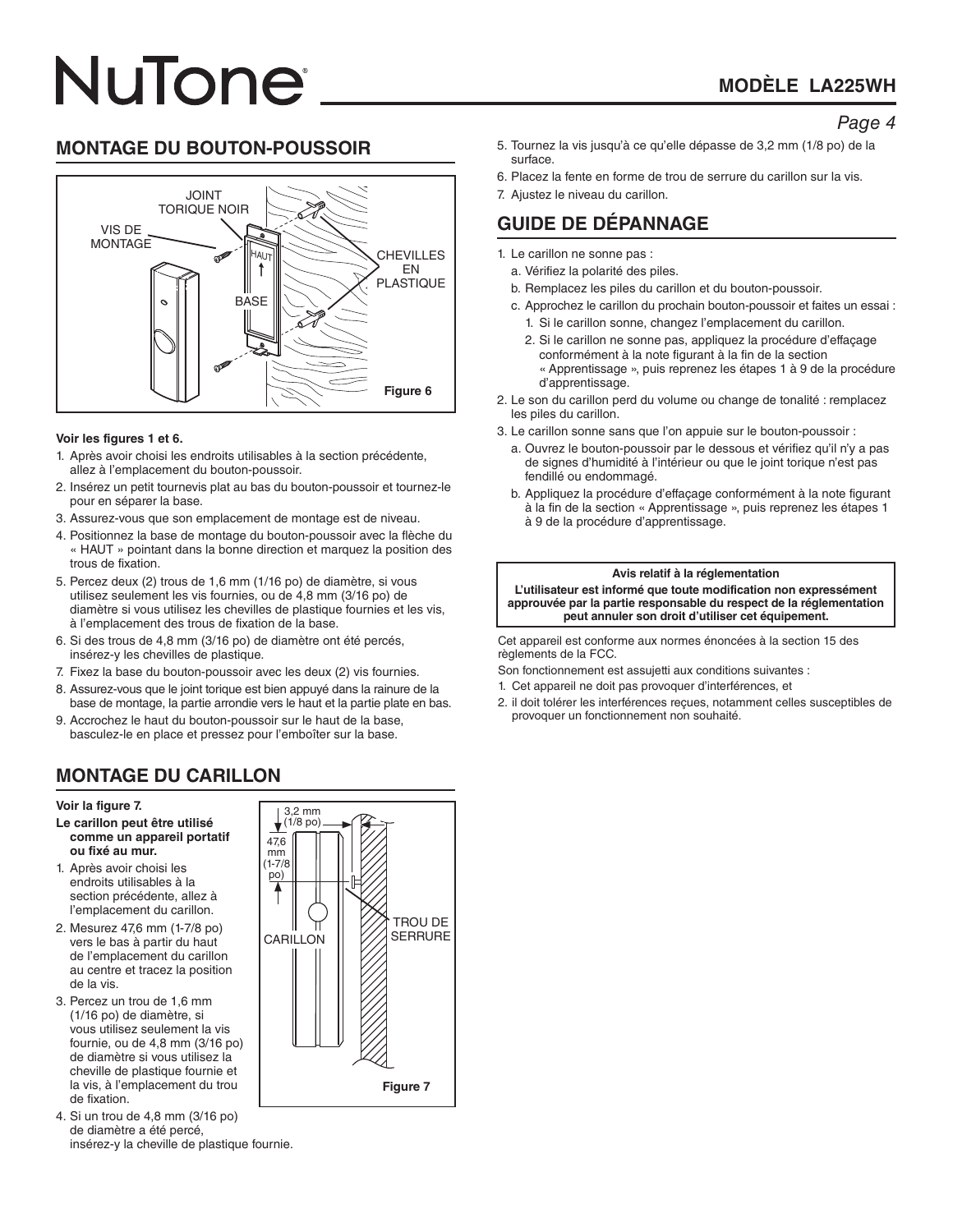# **MODELO LA225WH**

# *Página 5* **TIMBRE INALÁMBRICO WESTMINSTER Y DE DOS NOTAS Instrucciones de instalación y operación**

**IMPORTANTE: Este conjunto de timbre y botón inalámbrico es únicamente para uso residencial. Funcionará a una distancia sin obstrucciones de 100 pies (38 m). Los materiales de la construcción pueden reducir la distancia de operación. Ciertos materiales de construcción, que incluyen, entre otros: metal, concreto, ladrillo, estuco y aislamiento de aluminio provocan mayor interferencia que otros, como por ejemplo madera o paneles de vinilo.**

# **INSTALE LA BATERÍA DEL BOTÓN**



#### **Consulte las figuras 1 y 2.**

- 1. Retire del paquete el botón y la batería redonda de litio de 3 V.
- 2. Inserte un destornillador pequeño de punta plana en la parte inferior del botón y gire para separar la base.
- 3. Oriente la batería con el lado "+" visible.
- 4. Inserte la batería en el soporte y presione para asentar.
- 5. Inserte la parte superior de la base de montaje en el botón y presione junto con la parte inferior, hasta que la base se sujete firmemente sobre el botón.

**Use solamente una batería redonda CR2032 de litio de 3 V (voltios) como reemplazo.**

# **INSTALE LAS BATERÍAS DEL TIMBRE**



#### **Consulte las figuras 3 y 4.**

- 1. Retire el timbre de su empaque.
- 2. Oriente el timbre boca abajo.
- 3. Presione la parte dentada de la cubierta del compartimiento de las baterías y deslice la cubierta en dirección de la flecha triangular.
- 4. Retire la cubierta del compartimiento de baterías y deje a un lado.
- 5. Inserte tres (3) baterías alcalinas "AA" de 1.5 V (no se incluyen) en el compartimiento de las baterías, con la orientación mostrada, sobre la parte posterior del compartimiento.
- 6. Deslice la cubierta de regreso al compartimiento de las baterías del timbre hasta que se sujete firmemente en su lugar con un chasquido.

### **PROCEDIMIENTO DE "APRENDIZAJE"**



#### **Vea la figura 5.**

- 1. Coloque el botón inalámbrico y el timbre uno junto al otro.
- 2. Presione y suelte el botón "Aprendizaje" en un lado del timbre.
- 3. Confirme que se escuchen dos (2) pitidos de tono bajo para indicar que se entró al modo "Aprendizaje".
- 4. Presione y suelte el botón inalámbrico.
- 5. Confirme que escucha un tono de timbre.
- 6. Repita el paso 4 para recorrer los diversos tonos del timbre disponibles.
- 7. Cuando escuche el tono de timbre deseado, presione y suelte el botón de "Aprendizaje" por un lado del timbre (Nota: Tal vez el timbre no responda al presionar este botón si es demasiado pronto después de que suene el tono del timbre).
- 8. Confirme que se escuchen dos (2) pitidos de tono alto para indicar que salió del modo "Aprendizaje".
- 9. Presione y suelte el botón inalámbrico y confirme que el tono del timbre no haya cambiado.
- Se pueden usar múltiples botones inalámbricos con un solo timbre, seleccionando tonos de timbre diferentes para cada botón inalámbrico.
- El timbre puede borrar todos los botones inalámbricos "aprendidos" presionando y sosteniendo el botón de "Aprendizaje" por un lado del timbre (se escucharán dos pitidos iniciales de tono bajo). Suelte el botón de "Aprendizaje" por el lado del timbre después de unos 10 segundos, cuando se escuchen cuatro (4) pitidos de tono alto.

#### **DETERMINE LOS LUGARES DONDE LO PUEDA UTILIZAR**

**No haga planes de montar el botón directamente sobre superficies de metal o concreto: instale un separador de madera de 1/8 a ¼ de pulgada (3 a 6 mm) entre el botón y la superficie de montaje de metal o concreto.** 

**Algunas casas de estuco tienen una malla metálica en la estructura de la pared, lo cual afectará el desempeño del timbre inalámbrico. Antes de hacer el montaje permanente, experimente con varias ubicaciones del botón y el timbre para determinar el lugar que tenga el mejor desempeño.** 

**El timbre no debe colocarse a menos de 1 pie (30 cm) de cualquier metal.** 

**El botón y el timbre deben colocarse a menos de 100 pies (30 m) uno del otro.**

- 1. Coloque el timbre cerca del sitio de montaje deseado.
- 2. Seleccione un lugar nivelado y coloque el botón en la ubicación de montaje deseada.
- 3. Presione y suelte el botón.
- 4. Confirme que se escuche el tono del timbre.
- 5. Si no suena el tono, fije temporalmente el botón sobre la superficie de montaje con una cinta con adhesivo por los dos lados o una cinta doblada sobre sí misma; repita los pasos 3 y 4.
- 6. Si todavía no suena el timbre, cambie la ubicación del timbre más cerca del botón y repita los pasos 3 y 4.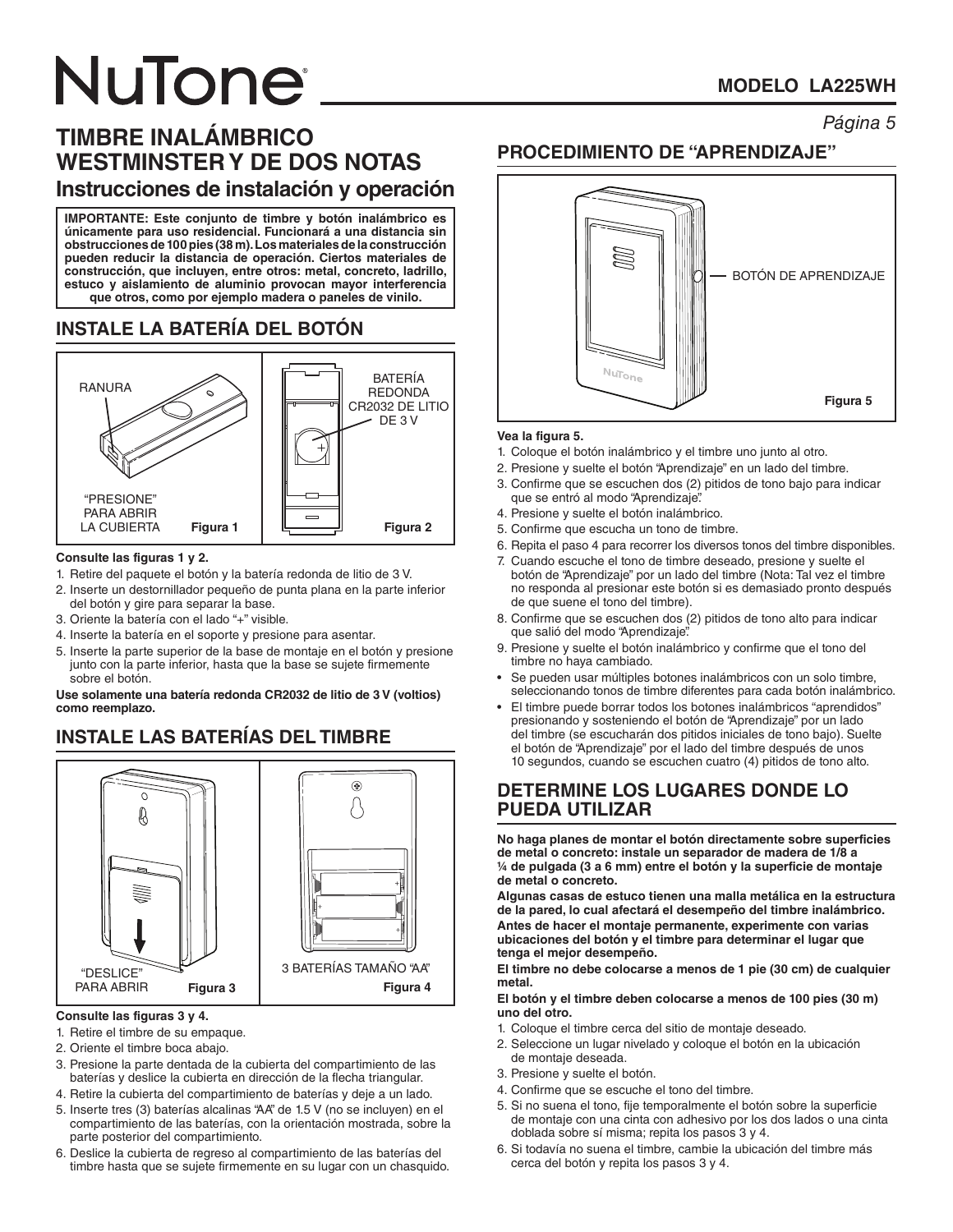# **MODELO LA225WH**

#### *Página 6*

# **MONTAJE DEL BOTÓN**



#### **Consulte las figuras 1 y 6.**

- 1. Después de seleccionar lugares utilizables en la sección anterior, vaya a la ubicación del botón.
- 2. Inserte un destornillador pequeño de punta plana en la parte inferior del botón y gire para separar la base de montaje.
- 3. Asegúrese de que la ubicación de montaje del botón esté nivelada.
- 4. Coloque la base de montaje del botón con la flecha que indica "TOP" (Parte superior) orientada correctamente y marque las ubicaciones de los orificios de montaje de la base.
- 5. Perfore dos (2) orificios de 1/16 pulg. (1.6 mm) de diámetro si utiliza solamente los tornillos suministrados, o de 3/16 pulg. (4.8 mm) de diámetro si utiliza las anclas de plástico y los tornillos suministrados para los orificios de montaje de la base.
- 6. Si perforó orificios de 3/16 pulg. (4.8 mm) de diámetro, inserte las anclas de plástico suministradas.
- 7. Asegure la base del botón en el sitio de montaje con dos (2) tornillos suministrados.
- 8. Asegúrese de que la junta tórica negra esté totalmente asentada en la ranura de la base de montaje con el borde redondo en la parte superior y el borde plano en la parte inferior.
- 9. Enganche la ranura superior del botón en la parte superior de la base, deslice el botón en su posición y presione la parte inferior del botón hasta que se sujete firmemente en la base con un chasquido.

# **MONTAJE DEL TIMBRE**

#### **Vea la figura 7.**

- **El timbre se puede usar como dispositivo portátil o montarse en la pared.**
- 1. Después de seleccionar lugares utilizables en la sección anterior, vaya a la ubicación del timbre.
- 2. Mida 1-7/8 pulg. (47.6 mm) hacia abajo y centrado desde la ubicación superior del timbre, y marque la posición del tornillo de montaje.
- 3. Perfore un (1) orificio de 1/16 pulg. (1.6 mm) de diámetro si utiliza solamente el tornillo suministrado, o de 3/16 pulg. (4.8 mm) de diámetro si utiliza el ancla de plástico y el tornillo suministrado para la ubicación marcada del tornillo de montaje.
- 4. Si perforó el orificio de 3/16 pulg. (4.8 mm) de diámetro, inserte el ancla de plástico suministrada.



- 5. Apriete el tornillo hasta que solo sobresalga 1/8 pulg. (3.2 mm).
- 6. Coloque la ranura en forma de ojo de cerradura del timbre sobre el tornillo de montaje.
- 7. Nivele el timbre.

# **GUÍA DE SOLUCIÓN DE PROBLEMAS**

- 1. El timbre no suena:
	- a. Revise la polaridad de la batería.
	- b. Reemplace las baterías en el timbre y el botón.
	- c. Coloque el timbre junto al botón inalámbrico y haga una prueba:
		- 1. Si suena el timbre, entonces cambie el sitio de montaje del timbre.
		- 2. Si no suena el timbre, entonces realice el procedimiento de borrado según la nota al final del procedimiento de "Aprendizaje" y realice el procedimiento de "Aprendizaje", pasos 1 a 9.
- 2. El timbre pierde volumen o cambia de tono: Cambie las baterías en el timbre.
- 3. El timbre suena cuando no se presiona el botón inalámbrico:
	- a. Suelte la ranura del botón por la parte inferior y revise el interior por si hubiera signos de humedad; revise la junta tórica por si hubiera grietas o daños.
	- b. Realice el procedimiento de borrado según la nota al final del procedimiento de "Aprendizaje" y luego realice el procedimiento de "Aprendizaje", pasos 1 a 9.

#### **Información normativa**

**Se advierte al usuario que cualquier cambio o modificación no aprobado específicamente por las autoridades normativas podría dar lugar a la anulación del permiso del usuario para operar este equipo.**

Este dispositivo cumple con la Parte 15 de las reglas de la FCC.

- La operación está sujeta a las dos condiciones siguientes:
- 1. Este dispositivo no puede ocasionar interferencia nociva, y
- 2. Este dispositivo debe aceptar toda interferencia recibida, incluida la interferencia que pueda ocasionar una operación indeseada.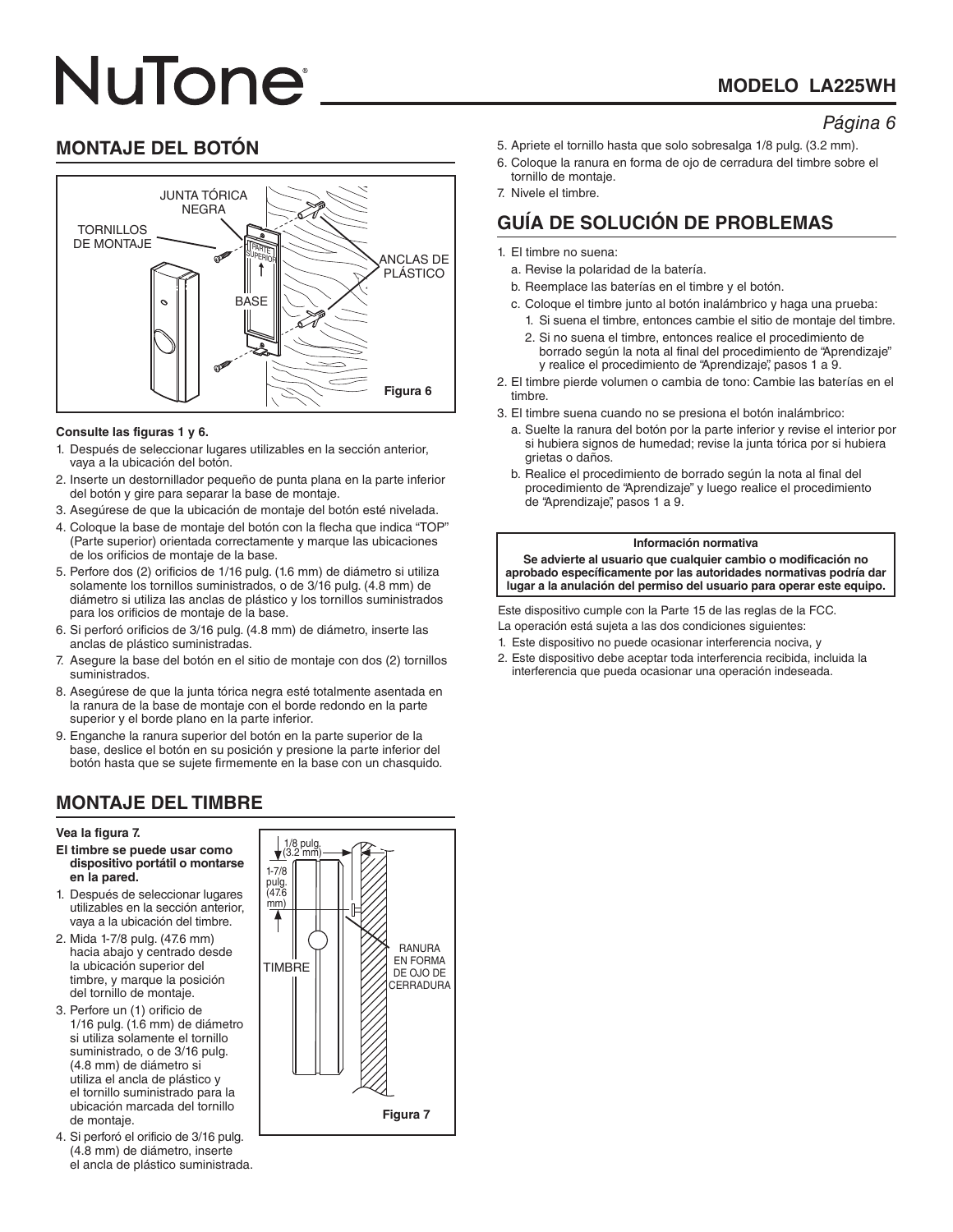### *Page / Página 7*

#### **Limited Warranty**

<u>Warranty Period and Exclusions</u>: Broan-NuTone LLC (the "Company") warrants to the original consumer purchaser of its product ("you") that the product (the "Product") will be free from material defects in the<br>Product or it

The limited warranty period for any replacement parts provided by the Company and for any Products repaired or replaced under this limited warranty shall be the remainder of the original warranty period.

This warranty does not cover speed controls, fluorescent lamp starters, tubes, halogen and incandescent bulbs, fuses, filters, ducts, roof caps, wall caps and other accessories for ducting that may be purchased exparately authorized by the Company.

This warranty supersedes all prior warranties and is not transferable from the original consumer purchaser.

<u>No Other Warranties</u>: This Limited Warranty contains the Company's sole obligation and your sole remedy for defective products. The foregoing warranties are exclusive and in lieu of any other warranties, express<br>or implie OF MERCHANTABILITY AND FITNESS FOR A PARTICULAR PURPOSE. To the extent that applicable law prohibits the exclusion of implied warranties, the duration of any applicable implied warranty is limited to the period specified for the express warranty above. Some states do not allow limitations on how long an implied warranty lasts, so the above limitation may not apply to you. Any oral or written description of the Product is for the sole purpose of identifying it and shall not be construed as an express warranty.

Whenever possible, each provision of this Limited Warranty shall be interpreted in such manner as to be effective and valid under applicable law, but if any provision is held to be prohibited or invalid, such provision shall be ineffective only to the extent of such prohibition or invalidity, without invalidating the remainder of such provision or the other remaining provisions of the Limited Warranty.

<u>Remedy</u>: During the applicable limited warranty period, the Company will, at its option, provide replacement parts for, or repair or replace, without charge, any Product or part thereof, to the extent the Company finds to Products or parts in the warranty repair or replacement process. Such Products and parts will be comparable in function and performance to an original Product or part and warranted for the remainder of the original warranty period.

<u>Exclusion of Damages</u>: THE COMPANY'S OBLIGATION TO PROVIDE REPLACEMENT PARTS, OR REPAIR OR REPLACE, AT THE COMPANY'S OPTION, SHALL BE YOUR SOLE AND EXCLUSIVE REMEDY UNDER THIS<br>LIMITED WARRANTY AND THE COMPANY'S SOLE AND E OR IN CONNECTION WITH THE PRODUCT, ITS USE OR PERFORMANCE.

Some states do not allow the exclusion or limitation of incidental or consequential damages, so the above limitation or exclusion may not apply to you. This warranty gives you specific legal rights, and you may also have other rights, which vary from state to state.

This warranty covers only replacement or repair of defective Products or parts thereof at the Company's main facility and does not include the cost of field service travel and living expenses.

Any assistance the Company provides to or procures for you outside the terms, limitations or exclusions or exclusions of this limited warranty will not constitute a waiver of such terms, limitations or exclusions, nor will assistance extend or revive the warranty.

The Company will not reimburse you for any expenses incurred by you in repairing or replacing any defective Product, except for those incurred with the Company's prior written permission.

How to Obtain Warranty Service: To qualify for warranty service, you must (a) notify the Company at the address or telephone number stated below within seven (7) days of discovering the covered defect, (b) give the model number and part identification and (c) describe the nature of any defect in the Product or part. At the time of requesting warranty service, you must present evidence of the original purchase date. If you<br>cannot for the Company's products can be found at www.broan.com .

Broan-NuTone LLC 926 West State Street, Hartford, WI 53027 www.broan.com 800-637-1453

#### **Garantie limitée**

Période de garantie et exclusions : Broan-NuTone LLC (la « Société ») garantit au consommateur acheteur initial (« vous ») de son produit (le « Produit ») que celui-ci est exempt de tout vice de matériau ou de fabrication pour une période de un (1) an à compter de la date d'achat originale.

La période de la garantie limitée sur toute pièce de remplacement fournie par la Société et sur tout produit réparé ou remplacé en vertu de la présente garantie limitée correspond au reste de la période de garantie origina La présente garantie ne s'applique pas aux commandes de vitesse, tubes fluorescents et aux démarreurs, ni aux ampoules halogènes ou incandescentes, fusibles, filtres, conduits, capuchons de toit, capuchons muraux et autres accessoires pour conduits pouvant avoir été achetés séparément et installés avec le produit. La présente garantie ne couvre pas (a) les travaux d'entretien et de service normaux, (b) l'usure normale, (c) tout produi (d) les dommages dus à une mauvaise installation, ou à une installation ou utilisation contraires aux recommandations ou instructions, (e) tout produit déplacé de son lieu d'installation original, (f) les dommages dus à des éléments environnementaux ou naturels, (g) les dommages dus au transport, (h) l'usure naturelle du fini, (i) les produits utilisés à des fins commerciales ou non-résidentielles ou (j) les dommages dus à un incendie, à une inondation ou à un événement fortuit. La présente garantie ne couvre que les produits vendus au consommateur initial aux États-Unis par la Société ou par les distributeurs américains autorisés par la Société. La présente garantie remplace toute garantie précédente et le consommateur et acheteur initial ne peut la céder à quiconque.

Aucune autre garantie : La présente garantie limitée stipule les seules obligations de la Société et votre seul recours en cas de produits défectueux. La garantie ci-dessus est exclusive et remplace toute autre garantie, l MARCHANDE ET D'ADÉQUATION À UN USAGE PARTICULIER. Dans la mesure où la loi en viqueur interdit l'exclusion des garanties facties, la durée de toute garantie tacite est limitée à la période stipulée ci-dessus pour la garantie expresse. Certaines juridictions interdisant de limiter la durée d'une garantie tacite, la limitation ci-dessus peut ne pas s'appliquer à votre situation. Toute description verbale ou écrite du produit a pour s fin de l'identifier et ne doit pas être interprétée comme une garantie expresse.

Si possible, chaque disposition de cette garantie limitée doit être interprétée de sorte à être en vigueur et valide en vertu des lois applicables, mais si une disposition s'avère interdite ou invalide, elle le sera seulem la mesure de cette interdiction ou invalidité, sans invalider le reste de cette disposition ni les autres dispositions de la présente garantie limitée.

Recours : Pendant la période de garantie limitée applicable, la Société pourra, à son choix, fournir des pièces de rechange ou réparer ou remplacer, sans frais, tout produit ou toute pièce, dans la mesure où la Société Constate qu'il est couvert et contrevient à la présente garantie limitée dans des conditions normales d'utilisation et de service. La Société vous enverra gratuitement le produit réparé ou remplacé ou les pièces de rechang Vous êtes responsable des frais de démontage, de remontage, d'expédition, d'assurance ou de tous autres frais de transport pour l'envoi du produit ou de la pièce à la Société. Si vous devez envoyer le produit ou la pièce à la Société, tel que la Société vous l'indiquera, vous devrez l'emballer correctement. La Société n'est pas responsable des dommages subis lors du transport. La Société se réserve le droit d'utiliser des produits ou des pièces remis en état, remis à neuf, réparés ou réusinés dans le processus de réparation ou de remplacement sous garantie. Lesdits produits ou pièces seront comparables en fonction et en performance aux produits et pièces d'origine et seront garantis pendant le reste de la période de garantie originale.

<u>Exclusion de dommages :</u> L'OBLIGATION DE LA SOCIETE DE FOURNIR DES PIECES DE RECHANGE, OU DE REPARER OU REMPLACER LE PRODUIT, A SON CHOIX, CONSTITUE VOTRE SEUL ET UNIQUE RECOURS EN<br>VERTU DE LA PRÉSENTE GARANTIE LIMITÉE ET OU SPÉCIAL DÉCOULANT DE L'UTILISATION OU DU RENDEMENT DU PRODUIT.

Certains territoires ou provinces ne permettant pas la limitation ou l'exclusion des dommages indirects ou consécutifs, la limitation ci-dessus peut ne pas s'appliquer à votre situation. La présente garantie vous confère des droits spécifiques reconnus par la loi. D'autres droits pourraient également vous être accordés selon la législation locale en vigueur.

La présente garantie ne couvre que le remplacement ou la réparation des produits ou pièces défectueux à l'usine principale de la Société et ne comprend pas les frais de voyage et ni les dépenses quotidiennes pour une réparation à domicile.

Toute aide que la Société vous fournit en dehors des dispositions, limitations ou exclusions de cette garantie limitée ne constituera en rien une renonciation auxdites dispositions, limitations ou exclusions, et ne prolong aucunement cette garantie pas plus qu'elle ne la remettra en vigueur.

La Société ne vous remboursera aucune dépense encourue par vous pour la réparation ou le remplacement de tout produit défectueux, sauf celles que vous avez encourues avec la permission écrite préalable de la Société. <u>Comment bénéficier du service de garantie :</u> Pour vous prévaloir de cette garantie, vous devez (a) aviser la Société à l'adresse ou au numéro de téléphone indiqués ci-dessous dans les sept (7) jours du constat de la<br>défec devez présenter une preuve de la date d'achat originale. Si vous ne pouvez pas fournir une copie écrite de la garantie limitée originale, les dispositions de la garantie limitée écrite la plus récente de la Société concern ce produit particulier s'appliqueront. Vous trouverez les garanties limitées écrites les plus récentes des produits de la Société sur le site www.broan.ca.

Broan-NuTone Canada, Inc. 1140 Tristar Drive, Mississauga, Ontario L5T 1H9 www.broan.ca 800-637-1453